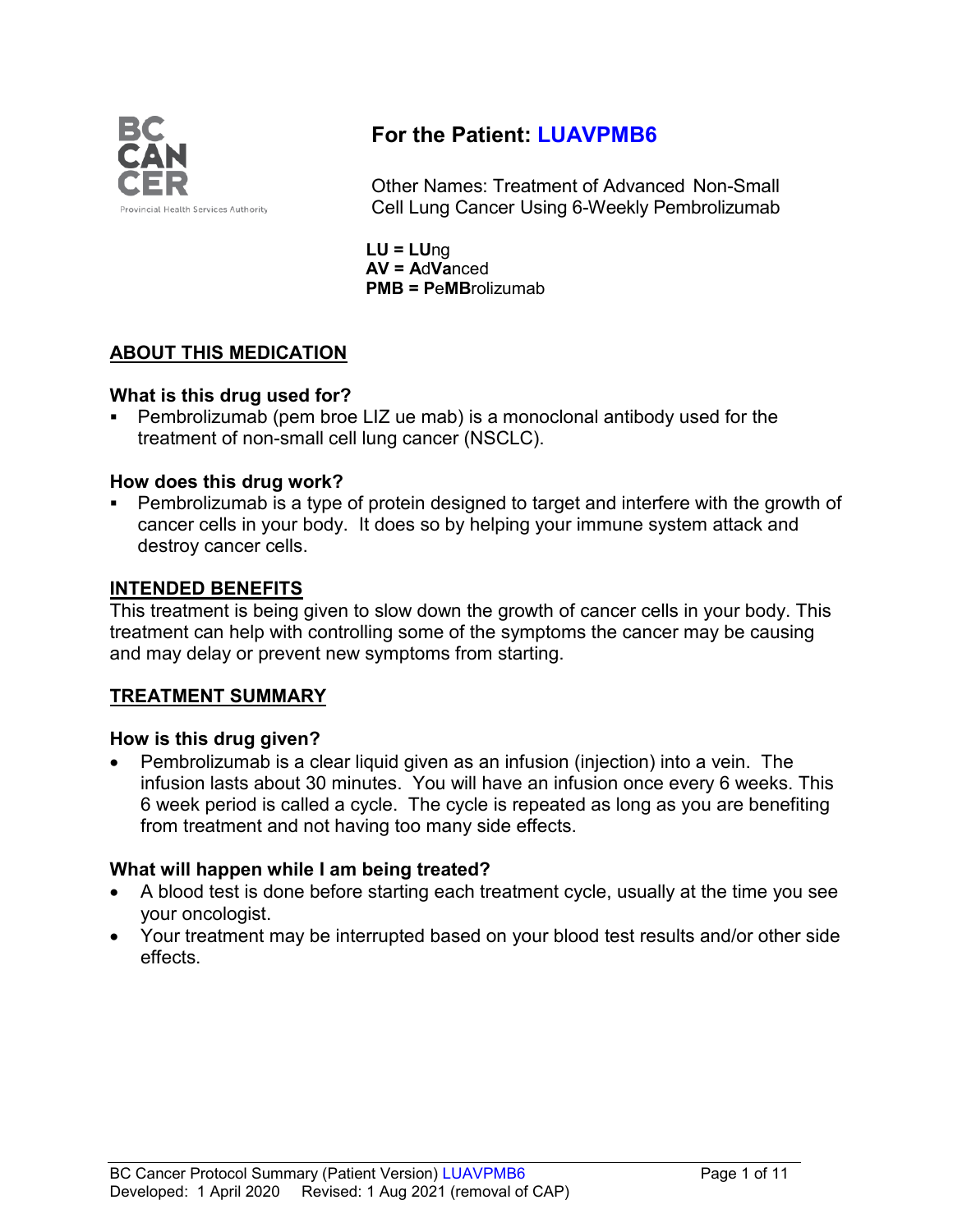## **OTHER INSTRUCTIONS**

• *It is very important to report side effects immediately to your doctor. Do not manage side effects at home without first speaking with your doctor. Be aware that symptoms may be delayed and can develop months after your last dose.*

#### **What other drugs or foods can interact with pembrolizumab?**

- Other drugs may **interact** with pembrolizumab. Check with your doctor or pharmacist before you start or stop taking any other drugs including all prescription and nonprescription medicines, steroids or other medicines that lower your immune response, vitamins, and herbal supplements.
- The drinking of alcohol (in small amounts) does not appear to affect the safety or usefulness of pembrolizumab.

## **Other important things to know:**

- **Before you are given pembrolizumab**, talk to your doctor or pharmacist if you:
	- $\circ$  have an active condition where your immune system attacks your body (autoimmune disease), such as ulcerative colitis, Crohn's disease, lupus, rheumatoid arthritis or sarcoidosis.
	- $\circ$  take other medicines that make your immune system weak. Examples of these may include steroids, such as prednisone.
	- o had an organ transplant, such as a kidney transplant.
	- o have any other medical conditions.
- Pembrolizumab may damage sperm and may harm the baby if used during pregnancy. It is best to use **birth control** while being treated with pembrolizumab and for at least **4 months** after the last dose. Tell your doctor right away if you or your partner becomes pregnant. Do not breast feed during treatment.
- Pembrolizumab may pass into your breast milk. **Do not breastfeed** during treatment
- **Tell** doctors or dentists that you are being treated with pembrolizumab before you receive any treatment from them.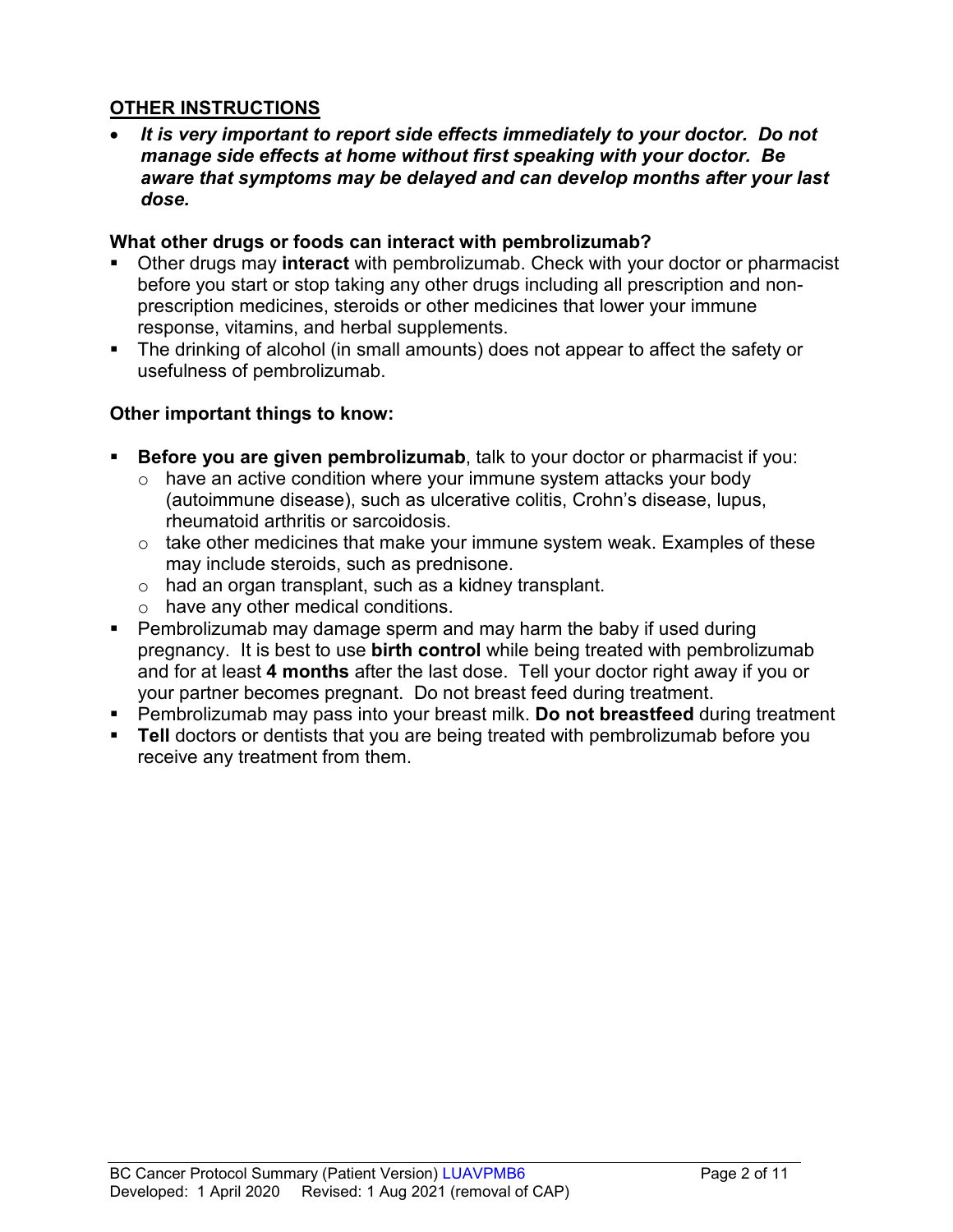# **SIDE EFFECTS AND WHAT TO DO ABOUT THEM**

## **Pembrolizumab may cause serious immune reactions against your own body (autoimmune) affecting many parts.**

## **Are there any risks?**

Unexpected and unlikely side effects can occur with any drug treatment. The ones listed below are particularly important for you to be aware of as they are directly related to the common actions of the drug in your treatment plan.

# **What is the most important information I should know about SERIOUS SIDE EFFECTS?**

- Pembrolizumab can cause serious side effects in many parts of your body. These side effects are most likely to begin during treatment; however, side effects can show up months after your last treatment with pembrolizumab.
- **Tell** your doctor as soon as possible if you have any of serious side effects listed in the table below or your symptoms get worse.
- **Do not try to treat or diagnose symptoms yourself**. Getting medical treatment right away may keep the problem from becoming more serious.

The following side effects were most frequently reported:

## **Very common (more than 1 in 10 people)**

- diarrhea
- itching, rash
- joint pain
- feeling tired
- feeling less hungry
- cough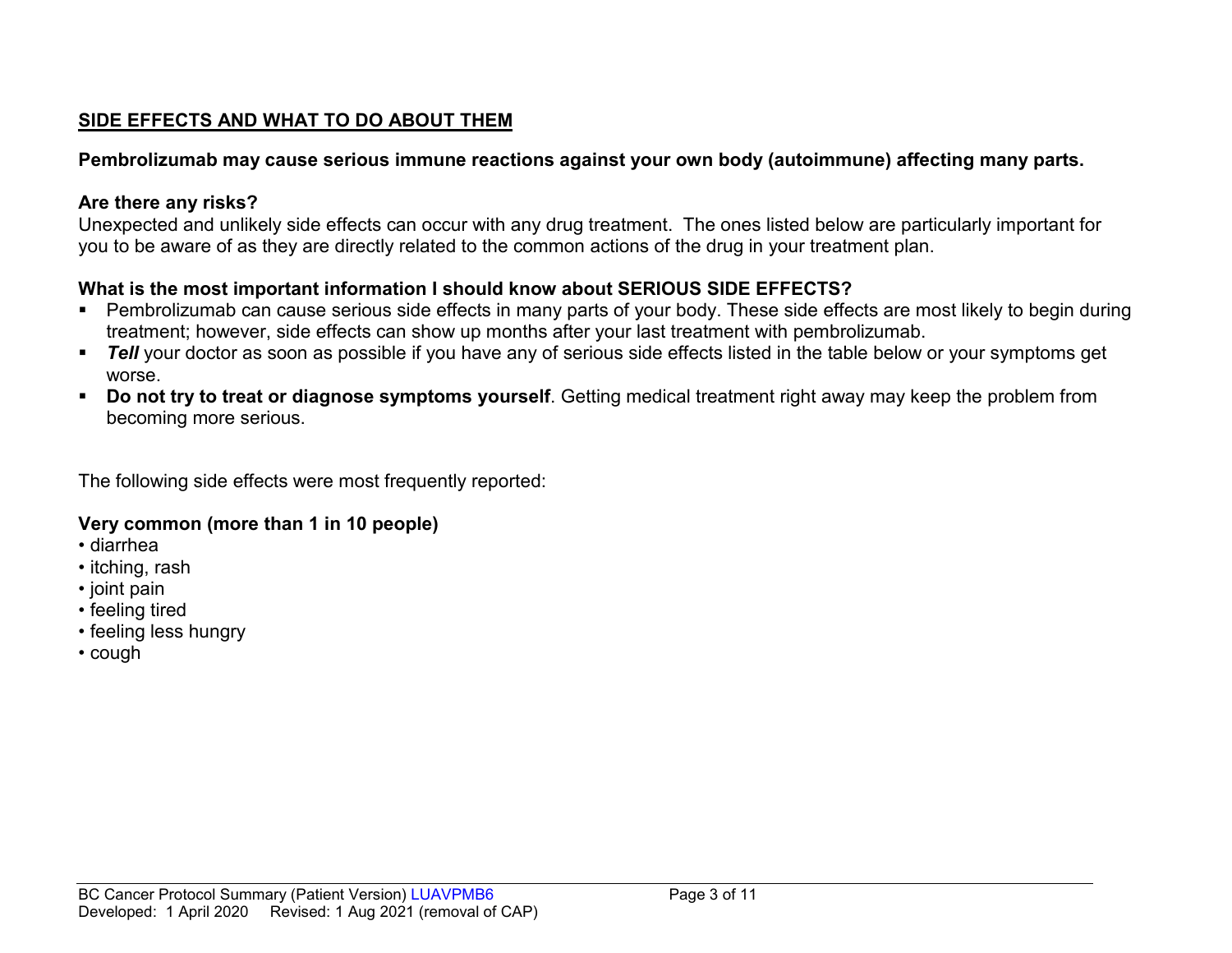| <b>SERIOUS SIDE EFFECTS</b>                                                             | How common is it?      |
|-----------------------------------------------------------------------------------------|------------------------|
| Inflammation of the intestines (colitis)                                                | Common                 |
| Symptoms may include:                                                                   |                        |
| diarrhea (loose stools) or more bowel movements than usual. Do not treat the diarrhea   | (less than 1 in 10 but |
| yourself.                                                                               | more than 1 in 100)    |
| blood or mucus in stools or dark, tarry, sticky stools<br>$\bullet$                     |                        |
| severe stomach pain (abdominal pain) or tenderness                                      |                        |
| Inflammation of the thyroid gland (hyperthyroidism, hypothyroidism)                     | Common                 |
| Symptoms may include:                                                                   |                        |
| rapid heart beat<br>$\bullet$                                                           | (less than 1 in 10 but |
| weight loss or gain<br>$\bullet$                                                        | more than 1 in 100)    |
| increased sweating                                                                      |                        |
| hair loss<br>$\bullet$                                                                  |                        |
| feeling cold<br>$\bullet$                                                               |                        |
| constipation or diarrhea<br>$\bullet$                                                   |                        |
| your voice gets deeper<br>$\bullet$                                                     |                        |
| muscle aches                                                                            |                        |
| changes in sleep patterns                                                               |                        |
| Inflammation of the pituitary gland (hypophysitis, hypopituitarism, including secondary | Common                 |
| adrenal insufficiency)                                                                  |                        |
| Symptoms may include:                                                                   | (less than 1 in 10 but |
| weight loss<br>$\bullet$                                                                | more than 1 in 100)    |
| increased sweating, hot flashes<br>$\bullet$                                            |                        |
| hair loss (includes facial and pubic)<br>$\bullet$                                      |                        |
| feeling cold<br>$\bullet$                                                               |                        |
| headaches that will not go away or unusual headache                                     |                        |
| decreased sex drive<br>$\bullet$                                                        |                        |
| vision problems<br>$\bullet$                                                            |                        |
| excessive thirst and urination                                                          |                        |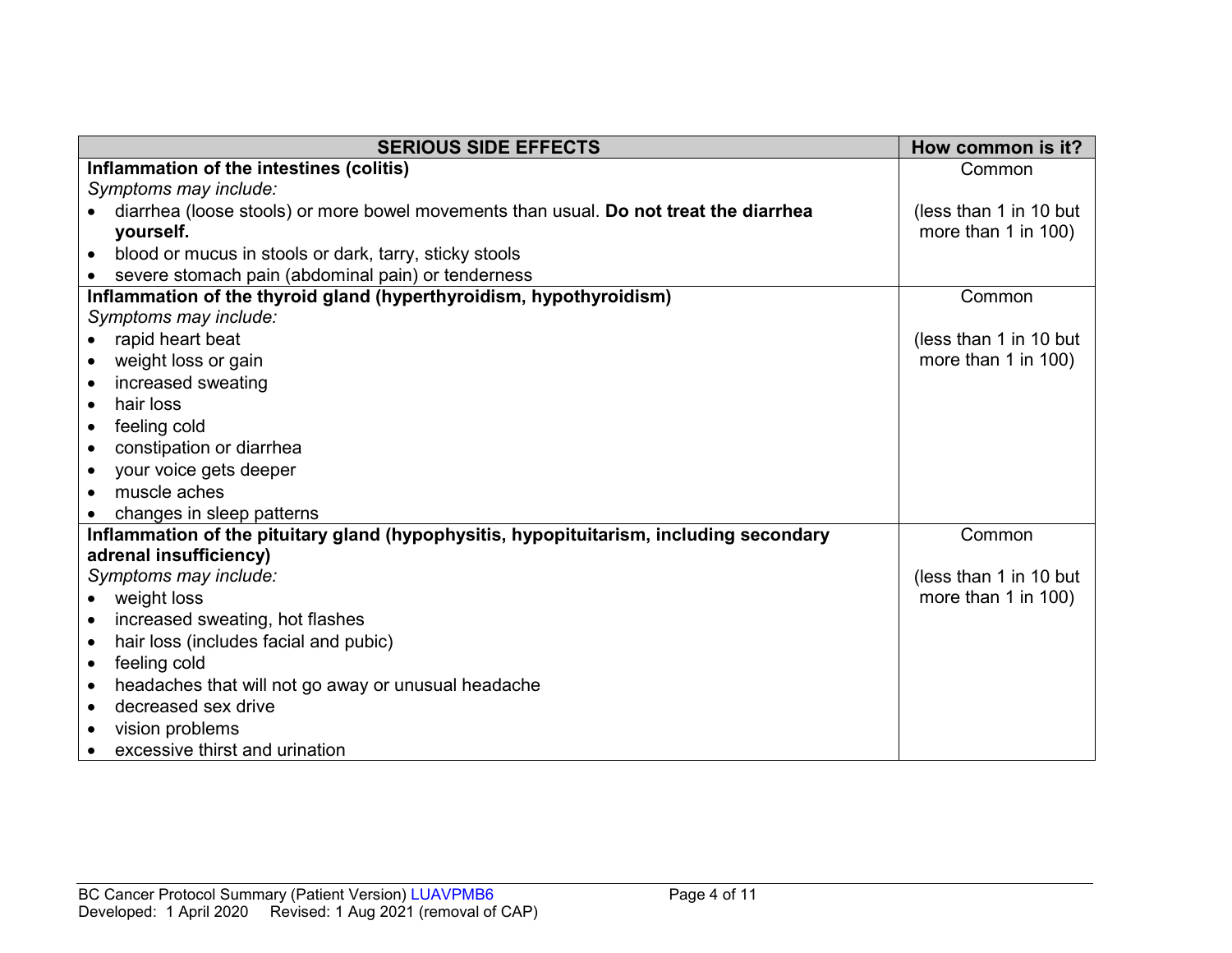| <b>SERIOUS SIDE EFFECTS</b>                                    | How common is it?       |
|----------------------------------------------------------------|-------------------------|
| Inflammation of the lungs (pneumonitis)                        | Common                  |
| Symptoms may include:                                          |                         |
| shortness of breath                                            | (less than 1 in 10 but  |
| chest pain                                                     | more than 1 in 100)     |
| coughing                                                       |                         |
| <b>Problems with muscles</b>                                   | Common                  |
| Symptoms may include:                                          |                         |
| back pain                                                      | (less than 1 in 10 but  |
| spasms                                                         | more than 1 in 100)     |
| weakness                                                       |                         |
| muscle pain                                                    |                         |
| <b>Skin problems</b>                                           | Common                  |
| Symptoms may include:                                          |                         |
| rash                                                           | (less than 1 in 10 but  |
| dry skin                                                       | more than 1 in 100)     |
| Problems in other organs (nervous system, eyes)                | Common                  |
| Symptoms may include:                                          |                         |
| tingling, numbness, lack of energy                             | (less than 1 in 10 but  |
| changes in eyesight                                            | more than 1 in 100)     |
| dizziness                                                      |                         |
| Inflammation of the liver (hepatitis)                          | Uncommon                |
| Symptoms may include:                                          |                         |
| nausea or vomiting<br>$\bullet$                                | (less than 1 in 100 but |
| loss of appetite<br>$\bullet$                                  | more than 1 in 1000)    |
| pain on the right side of your stomach<br>$\bullet$            |                         |
| yellowing of your skin or the whites of your eyes<br>$\bullet$ |                         |
| dark urine<br>$\bullet$                                        |                         |
| bleeding or bruise more easily than normal                     |                         |
| Inflammation of the kidneys (nephritis)                        | Uncommon                |
| Symptoms may include:                                          |                         |
| changes in the amount or colour of your urine                  | (less than 1 in 100 but |
|                                                                | more than 1 in 1000)    |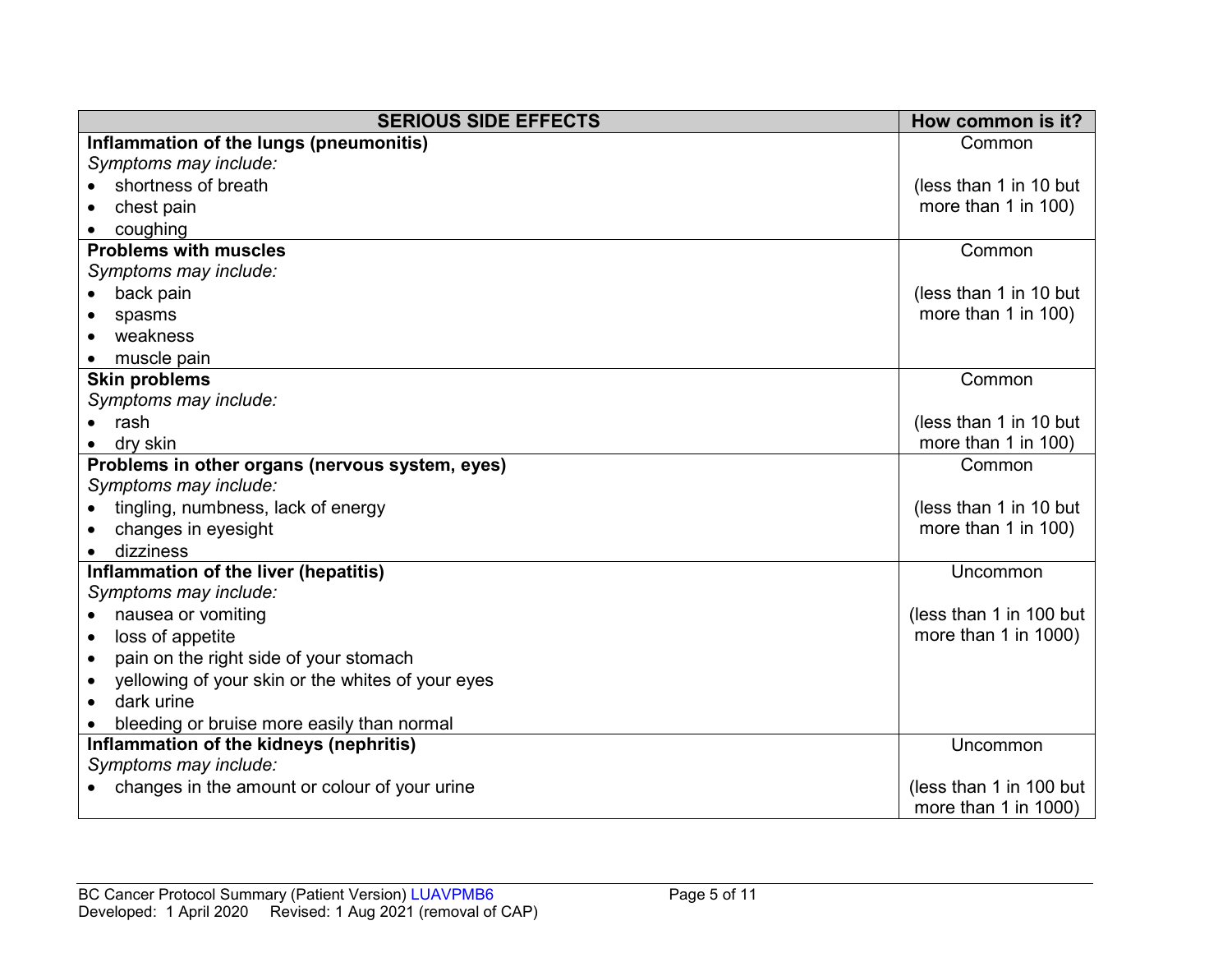| <b>SERIOUS SIDE EFFECTS</b>                     | How common is it?      |
|-------------------------------------------------|------------------------|
| Problems in the pancreas                        | Rare                   |
| Symptoms may include:                           |                        |
| abdominal pain                                  | (less than 1 in $1000$ |
| nausea and vomiting                             | but more than 1 in     |
|                                                 | 10000)                 |
| Blood sugar problems (type 1 diabetes mellitus) | Rare                   |
| Symptoms may include:                           |                        |
| hunger or thirst                                | (less than 1 in $1000$ |
| a need to urinate more often                    | but more than 1 in     |
| weight loss                                     | 10000)                 |
| <b>Infusion reactions</b>                       | Rare                   |
| Symptoms may include:                           |                        |
| shortness of breath                             | (less than 1 in $1000$ |
| itching or rash                                 | but more than 1 in     |
| dizziness                                       | 10000)                 |
| fever                                           |                        |
| wheezing                                        |                        |
| flushing                                        |                        |
| feeling like passing out                        |                        |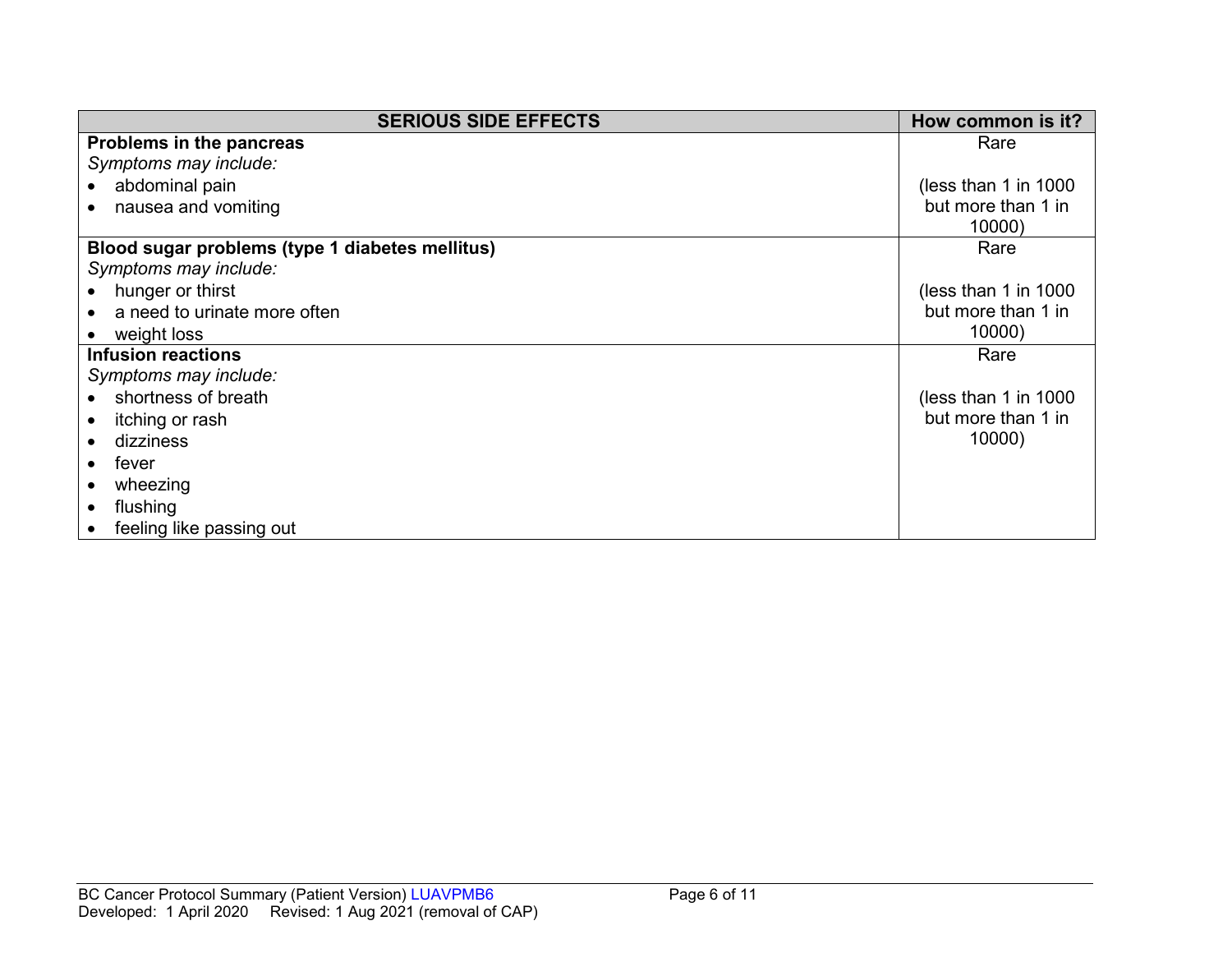| <b>OTHER SIDE EFFECTS</b>                                                                       | How common<br>is it? | <b>MANAGEMENT</b>                                                                                                                                                                                                                                                                                                                                                                                                                                                                                                                                  |
|-------------------------------------------------------------------------------------------------|----------------------|----------------------------------------------------------------------------------------------------------------------------------------------------------------------------------------------------------------------------------------------------------------------------------------------------------------------------------------------------------------------------------------------------------------------------------------------------------------------------------------------------------------------------------------------------|
| Pain or tenderness may occur where<br>the needle was placed.                                    | Very rare            | Apply cool compresses or soak in cool water for 15-20 minutes<br>several times a day.                                                                                                                                                                                                                                                                                                                                                                                                                                                              |
| Nausea and vomiting may occur after<br>your treatment. Most people have little<br>or no nausea. | Common               | You may be given a prescription for antinausea drug(s) to<br>$\bullet$<br>take before your treatment and/or at home. It is easier to<br>prevent nausea than treat it once it has occurred, so<br>follow directions closely.<br>Drink plenty of fluids.<br>$\circ$<br>Eat and drink often in small amounts.<br>Try the ideas in Food Choices to Help Control Nausea.*<br>If nausea and vomiting is persistent and you have other<br>symptoms of hepatitis, tell your doctor as soon as<br>possible. (see the table above for serious side effects.) |
| Fever may sometimes occur.                                                                      | Common               | Take acetaminophen (e.g., TYLENOL®) every 4-6 hours, to<br>$\bullet$<br>a maximum of 4 g (4000 mg) per day.<br>If you have other symptoms of colitis, tell your doctor as<br>soon as possible. (see the table above for serious side<br>effects.)                                                                                                                                                                                                                                                                                                  |
| <b>Constipation may sometimes occur.</b>                                                        | Common               | Exercise if you can.<br>$\bullet$<br>Drink plenty of fluids.<br>Try ideas in Suggestions for Dealing with Constipation.*<br>If you have other symptoms of colitis, tell your doctor as<br>soon as possible. (see the table above for serious side<br>effects.)                                                                                                                                                                                                                                                                                     |
| Headache may sometimes occur.                                                                   | Common               | Take acetaminophen (e.g., TYLENOL®) every 4-6 hours if<br>$\bullet$<br>needed, to a maximum of 4 g (4000 mg) per day.<br>If headache is persistent and you have other symptoms of<br>inflammation of glands or inflammation of the nerves,<br>tell your doctor as soon as possible. (see the table above<br>for serious side effects.)                                                                                                                                                                                                             |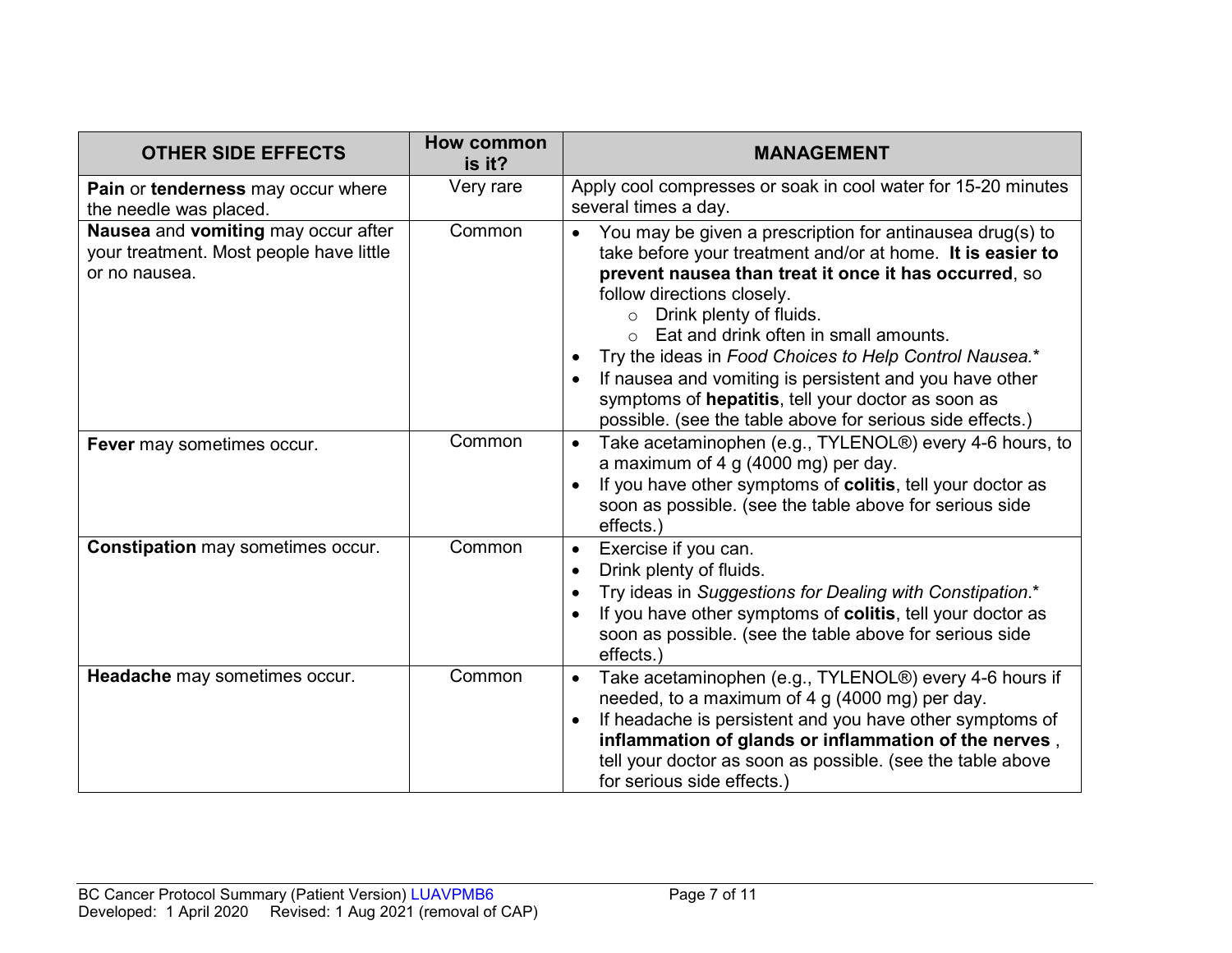| <b>OTHER SIDE EFFECTS</b>                                   | How common<br>is it? | <b>MANAGEMENT</b>                                                                                                                                                                                                                                                                                                                                                    |
|-------------------------------------------------------------|----------------------|----------------------------------------------------------------------------------------------------------------------------------------------------------------------------------------------------------------------------------------------------------------------------------------------------------------------------------------------------------------------|
| Loss of appetite and weight loss<br>sometimes occur.        | Very common          | Try the ideas in Food Ideas to Help with Decreased<br>Appetite.<br>If loss of appetite is persistent and you have other<br>symptoms of hepatitis, tell your doctor as soon as<br>possible. (see the table above for serious side effects.)                                                                                                                           |
| <b>Tiredness</b> and lack of energy may<br>sometimes occur. | Very common          | Do not drive a car or operate machinery if you are feeling<br>tired.<br>Try the ideas in Your Bank to Energy Savings: Helping<br>People with Cancer Handle Fatigue.*<br>If tiredness is persistent and you have other symptoms of<br>hepatitis or inflammation of glands, tell your doctor as<br>soon as possible. (see the table above for serious side<br>effects. |
| Hair loss is rare with pembrolizumab.                       | Rare                 | If hair loss is a problem, refer to For the Patient: Hair Loss Due<br>to Chemotherapy.*                                                                                                                                                                                                                                                                              |

**\*Please ask your oncologist or pharmacist for a copy.**

**If you experience symptoms or changes in your body that have not been described above but worry you, or in any symptoms are severe, contact:**

 **\_\_\_\_\_\_\_\_\_\_\_\_\_\_\_\_\_\_\_\_\_\_\_\_ at telephone number:\_\_\_\_\_\_\_\_\_\_\_\_\_\_\_\_\_\_\_**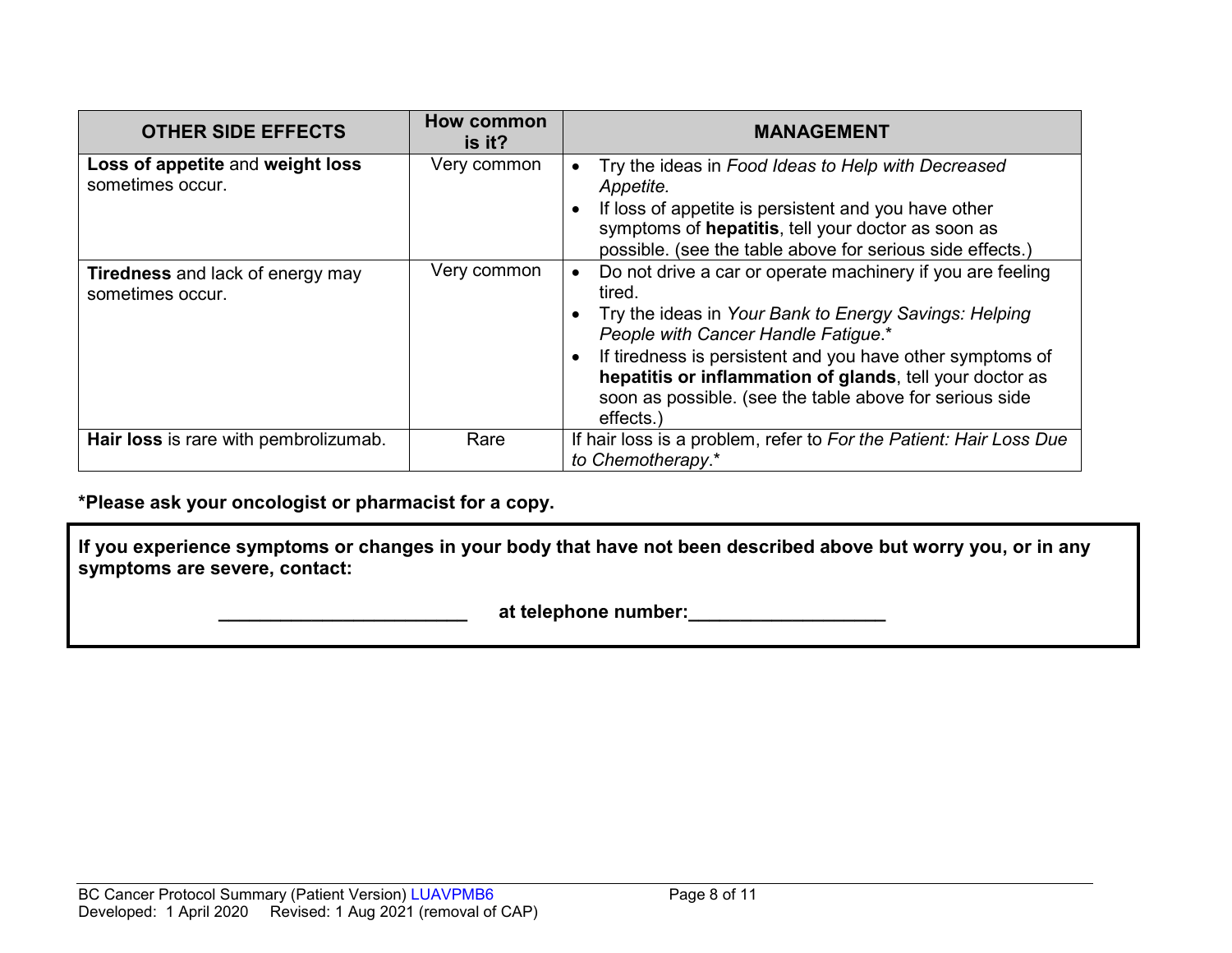| BC<br><b>MEDICAL</b><br><b>CAN</b><br><b>ALERT</b><br>CER<br><b>Provincial Health Services Authority</b><br>NAME                                                    | SEVERE IMMUNE-MEDIATED ADVERSE REACTIONS<br>Including enterocolitis, intestinal perforation, hepatitis,<br>dermatitis (including toxic epidermal<br>necrolysis),<br>neuropathy, endocrinopathy, pneumonitis,<br>myositis,<br>myocarditis and toxicities in other organ systems. Duration<br>of risk after treatment is unknown. |
|---------------------------------------------------------------------------------------------------------------------------------------------------------------------|---------------------------------------------------------------------------------------------------------------------------------------------------------------------------------------------------------------------------------------------------------------------------------------------------------------------------------|
| has received<br>CHECKPOINT INHIBITOR IMMUNOTHERAPY:<br>Immune-Mediated Adverse Reactions<br>ALWAYS CARRY THIS CARD AND SHOW TO<br>PHYSICIANS INCLUDING ANESTHETISTS | FOR MORE INFORMATION:<br>www.bccancer.bc.ca/health-professionals/professional-resources/cancer-drug-manual<br>Rev Aug 2018                                                                                                                                                                                                      |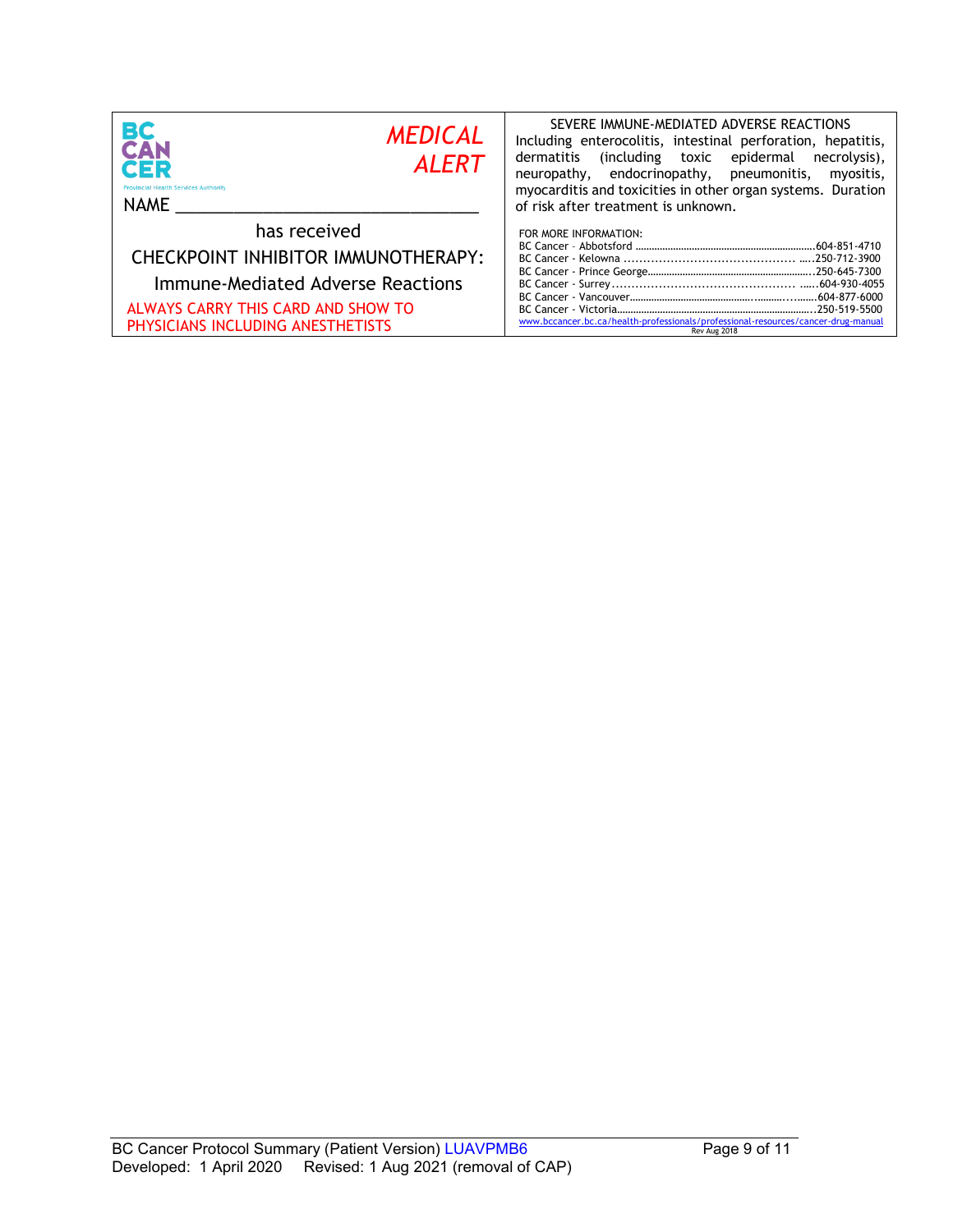| incial Health Services Authority                                                                                                       |                                                                                                                                                                                |
|----------------------------------------------------------------------------------------------------------------------------------------|--------------------------------------------------------------------------------------------------------------------------------------------------------------------------------|
| To Whom It May Concern:                                                                                                                |                                                                                                                                                                                |
|                                                                                                                                        |                                                                                                                                                                                |
|                                                                                                                                        |                                                                                                                                                                                |
|                                                                                                                                        |                                                                                                                                                                                |
|                                                                                                                                        |                                                                                                                                                                                |
|                                                                                                                                        |                                                                                                                                                                                |
|                                                                                                                                        |                                                                                                                                                                                |
|                                                                                                                                        |                                                                                                                                                                                |
| toxicities which may be life threatening and require urgent management.                                                                | This patient is receiving immunotherapy at the BC Cancer and is at risk of immune-related                                                                                      |
|                                                                                                                                        |                                                                                                                                                                                |
|                                                                                                                                        | Immunotherapy toxicities are different from those encountered with standard chemotherapy                                                                                       |
|                                                                                                                                        | or targeted therapies. The immune system may become dysregulated during immunotherapy<br>treatment, leading to symptoms and findings which mimic autoimmune disorders. Adverse |
|                                                                                                                                        | events can occur during or following treatment and can be life threatening. Any organ system                                                                                   |
| in the body is at risk including, but not limited to:                                                                                  |                                                                                                                                                                                |
| Lungs (pneumonitis, pleuritis, sarcoidosis)                                                                                            |                                                                                                                                                                                |
| Gastrointestinal (colitis, ileitis, pancreatitis)                                                                                      |                                                                                                                                                                                |
| Liver (hepatitis)                                                                                                                      |                                                                                                                                                                                |
| Skin (rash, Stevens-Johnson syndrome)                                                                                                  |                                                                                                                                                                                |
| Renal (interstitial nephritis)                                                                                                         | Endocrine (hypophysitis, adrenal insufficiency, hypo/hyperthyroidism, type 1 diabetes mellitus)                                                                                |
| Blood (hemolytic anemia, thrombocytopenia, neutropenia)                                                                                |                                                                                                                                                                                |
|                                                                                                                                        | Neurologic (encephalitis, Guillain-Barré syndrome, meningitis, myasthenia gravis, neuropathy)                                                                                  |
| Musculoskeletal (myositis, arthritis)                                                                                                  |                                                                                                                                                                                |
| Cardiovascular (pericarditis, myocarditis, vasculitis)<br>Ophthalmologic (uveitis, scleritis, episcleritis, conjunctivitis, retinitis) |                                                                                                                                                                                |
|                                                                                                                                        |                                                                                                                                                                                |
|                                                                                                                                        | Management of immune-related toxicities necessitates prompt coordination with a medical                                                                                        |
| oncologist with initiation of high dose corticosteroids, and may require referral to the                                               |                                                                                                                                                                                |
| appropriate subspecialty. If you suspect your patient is presenting with immune-related                                                |                                                                                                                                                                                |
|                                                                                                                                        | toxicity, please contact the patient's medical oncologist directly or if after hours contact the                                                                               |
| immunotherapy toxicity treatment algorithms is located at the end of the above posted                                                  | on-call physician, or as per your local centre's process (next page). Additional information on                                                                                |
| protocol at www.bccancer.bc.ca.                                                                                                        |                                                                                                                                                                                |
|                                                                                                                                        |                                                                                                                                                                                |
|                                                                                                                                        |                                                                                                                                                                                |
| BC Cancer Systemic Therapy Program                                                                                                     | 1/2                                                                                                                                                                            |
| Developed: 28 Nov 2017<br>Revised:                                                                                                     |                                                                                                                                                                                |